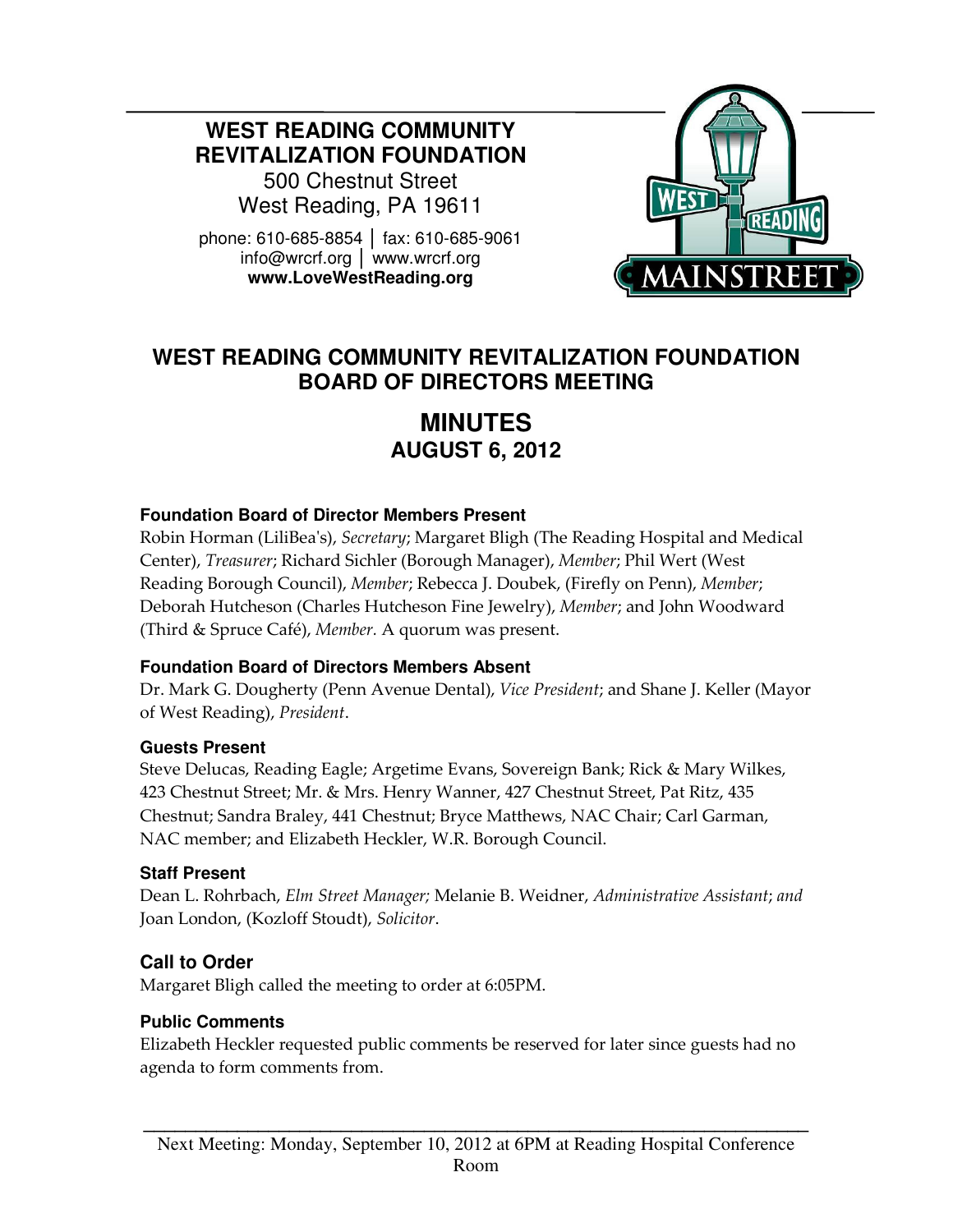The Say Cheese special PLCB permit was tabled because no one was present to represent them. Say Cheese attorney was requesting the CRF grant his client an Economic Development Liquor License to save him money on the cost of a regular liquor license. Mr. Woodward stated borough council didn't help him when he sought a liquor license. Mr. Wert stated borough council is looking to the CRF for a recommendation on liquor permits for economic development purposes since they must approve inter-county liquor license transfers. Also, he asked the solicitor if there is a ceiling on the number of special permits a borough can issue based on population size. Finally, it was noted that it's restaurants which provide Penn Avenue with any type of nightlife.

#### **Approval of Minutes**

MOTION to approve the Community Revitalization Foundations (CRF) board minutes for July 2012 was made by Deborah Hutcheson and seconded by John Woodward. (7-0)

#### **Treasurer's Report**

CRF Treasurer Ms. Bligh referred to July financial reports included in member's packets. There were no questions.

MOTION to approve the July Community Revitalization Foundation financial report and accounts payable report was made by Robin Horman and seconded by Rebecca J. Doubek. (7-0)

# **Promotion and Marketing Team**

Ms. Hutcheson reported the last First Thursday Free Concert will be next month. The Love West Reading Fashion Show is moving along and special event insurance and a raffle permit have been ordered. Special event insurance has also been ordered for the Fall Festival on the Avenue event. Mr. Woodward asked what percentage of insurance is because we will serve alcohol. Ms. Weidner said it was less than half. Ms. Hutcheson stated beer sales covered all event expenses with over \$8,000 collected from beer sales. Adding speakers to street lights during Holiday Glow Celebration was briefly discussed.

Mr. Sichler stated he has been contacted by an individual who organizes marathon races (26 miles) and would like to conduct a Reading marathon for Fall 2013 from the pagoda to West Reading and through to Wyomissing Creek parkland. Right now the proposed route would take runners on Reading Avenue. Mr. Sichler stated he would rather the runners' use Penn Avenue to show off Main Street instead of using the back route. Mr. Sichler encouraged Promotion and Marketing Team members to get involved and plan something special for the day of the event.

# **Business Association**

There was no Business Association report.

# **Elm Street Report**

Dean L. Rohrbach, Elm Street Manager, addressed the board and handed out copies of the Center Point Plan and Five-Year Revitalization Strategy explaining that now that the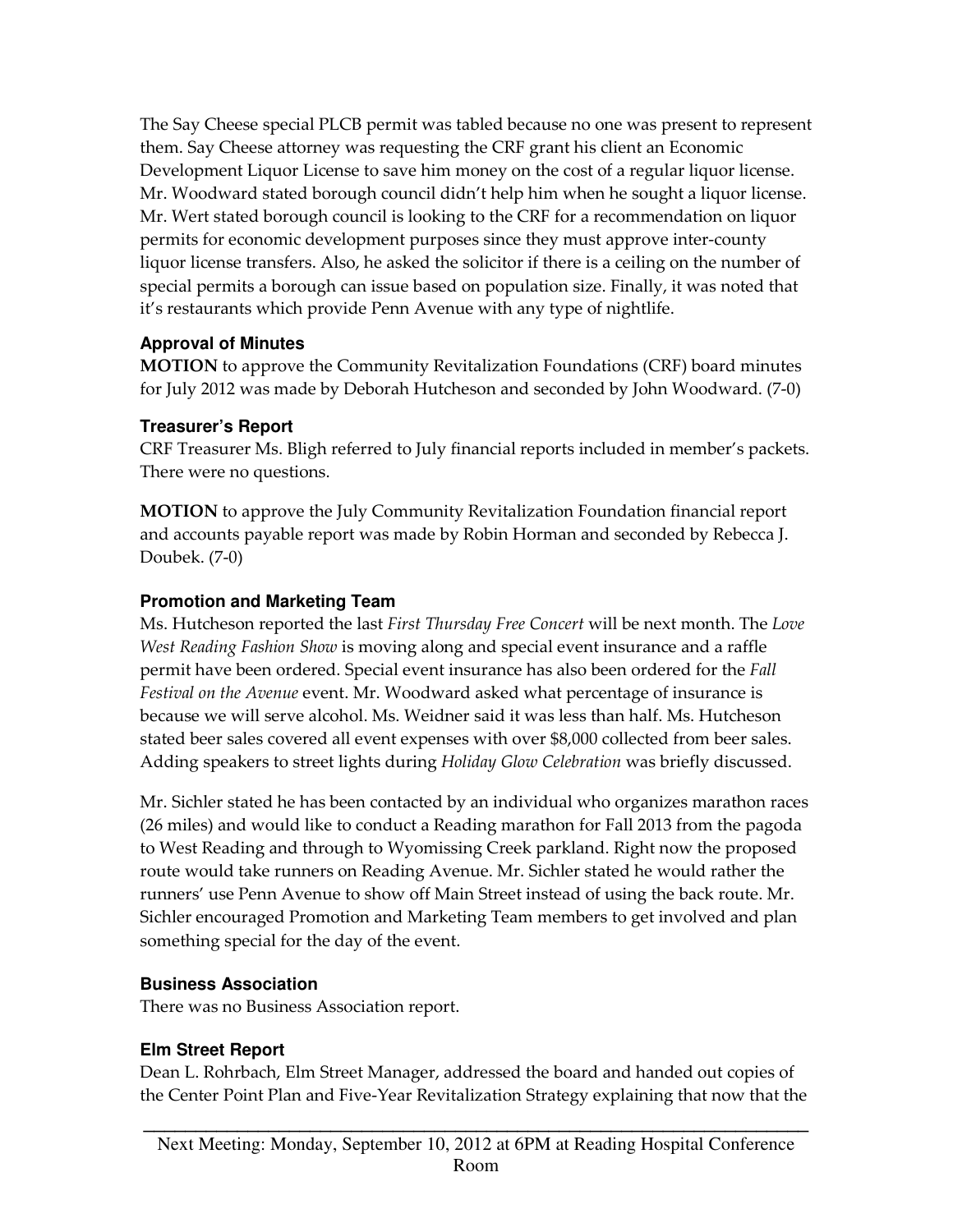Elm Street program is under the auspices of the CRF board he was prepared to educate board members about Elm Street: who we are, where we're going, and how we intend to get there.

A copy of the Neighborhood Advisory Committee (NAC) July Design Committee minutes was included in board member's packets. Additionally, Mr. Rohrbach said he brought copies of all the *Façade Improvement Grant* files should there be any questions. The NAC Design Committee recommended approval of ten Façade Grant applications.

MOTION to approve the NAC Design Committee recommendations of the ten Façade Grant applications was made by Mr. Woodward and seconded by Mr. Sichler. (7-0)

A copy of the guidelines for the new Home Security Grant program was included in member's packets. Mr. Rohrbach explained this is a partnership between the West Reading Watchers crime watch group, West Reading Police Department, and West Reading Elm Street. There are no income restrictions in the guidelines.

MOTION to approve the Home Security Grant program guidelines was made by Ms. Horman and seconded by Ms. Hutcheson. (7-0)

Mr. Rohrbach presented three written bids to hire a painting contractor to prepare the nine properties in the 400 block of Chestnut Street for our Let's Paint the Town event. The lowest bid was A.G. Artisan Finishes at \$16,500.00.

**MOTION** to approve A.G. Artisan Finishes for the Let's Paint the Town painting contract at a price of \$16,500.00 was made by Ms. Doubek and seconded by Mr. Wert. (7-0)

Mr. Rohrbach stated we currently have three contracts open with DCED. One is complete except the audit. He presented an engagement letter from our auditors Reinsel Kuntz, Lesher to conduct a program audit for DCED Contract #C000045197. The contract is addressed to West Reading Borough Council since they are the ones who execute all our DCED contracts.

MOTION to recommend Borough Council execute the engagement letter from Reinsel Kuntz Lesher to conduct a program audit and close DCED Contract #C000045197 was made by Mr. Woodward seconded by Ms. Doubek. (7-0)

Mr. Rohrbach presented a document from VIST Bank which would allow for automatic transfers from our money market account to cover draw downs on our line of credit to avoid paying any draconian penalties should we miss a payment.

MOTION to approve executing the VIST Bank document to allow for automatic transfers from our money market account to cover draw downs on our line of credit subject review and approval by our solicitor was made by Ms. Hutcheson and seconded by Ms. Doubek. (7-0)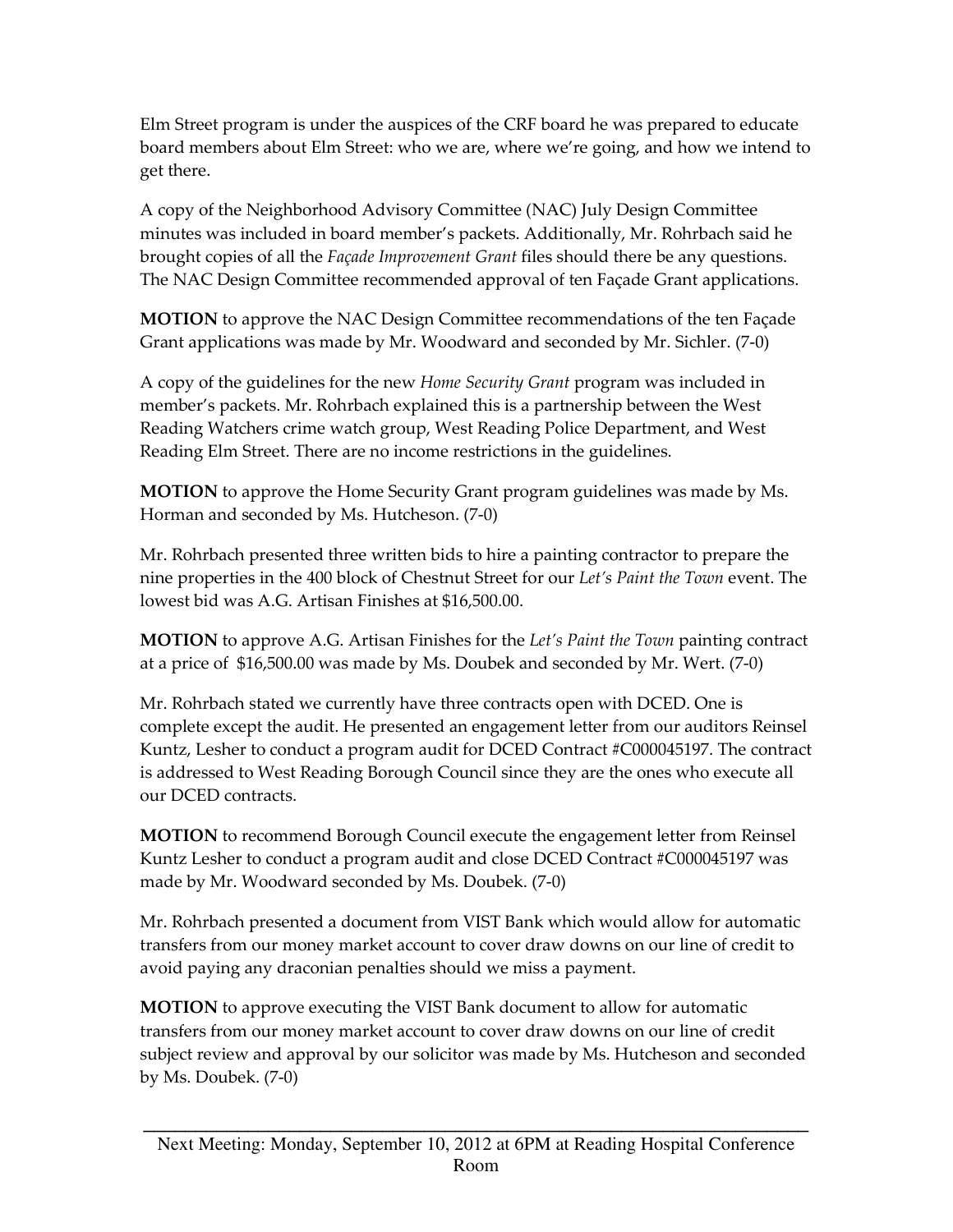Mr. Rohrbach explained the bidding process we went through to hire a contractor for 23 S. 7<sup>th</sup> Avenue (PARR Project #1). Mr. Nicholas Gardecki of Berks Custom Remodeling and Restoration was the lowest bidder at \$93,000. Of the five bids submitted, even the lowest was higher than our target rehab cost of \$75,000. Mr. Gardecki has extensive experience working for Al Boscov on his Our Town Reading housing rehab projects. Mr. Woodward and Mr. Rohrbach both visited homes Mr. Gardecki did under the Our Town Reading and were impressed with the quality of workmanship. Additionally, Mr. Woodward and Mr. Rohrbach met with Mr. Gardecki to revise the scope of work. Mr, Rohrbach distributed copies of the revised work write up with a total cost of \$83,265.00. This is still about \$8,000 higher than we want to be.

Mr. Rohrbach said he will write grants to try and fill the gap. Mr. Rohrbach also said he spoke with Timothy Daley, Executive Director of Reading-Berks Habitat for Humanity (HFH) about helping us shave about \$10,000 from the total rehab cost and they are very interested in assisting us. Specifically, we would like HFH volunteers to paint or polyurethane all surfaces (walls, ceilings, woodwork, doors, etc.) after the general contractor finishes his work. This would include patching plaster, priming all surfaces with acrylic primer, painting ceilings a flat white, painting walls a matte antique white, and painting the trim a semi-gloss white. This would save us about \$6,000. Additionally, we would like HFH volunteers to help parge basement walls by removing loose material, pressure washing the surface, re-pointing areas of deteriorated mortar and filling holes, applying a parging mix and a commercial water sealer to a thickness of  $\frac{1}{2}$ inch. This would save us an additional \$3000. Finally, we could use HFH volunteers to help us in removing the existing wild and overgrown landscaping and replacing it with something more appropriate. This would save us about \$1,500.

We hope to have settlement on 10/1. The contractor's work should take about 2  $\frac{1}{2}$ months so we would need HFH help around mid-December to early January. A cooperation agreement would need to prepared before then.

We still need to have "as is" and "after rehab" appraisals done which will require a finalized rehabilitation work write up and contract with a general contractor before the October 1st settlement date.

A copy of the Rehabilitation Agreement to be executed between the contractor and CRF board was distributed to all members. Joan London reviewed the document with board members which is a two party agreement which will accept the contractor's proposal and establish a schedule of payments.

MOTION to accept the contractor's proposal subject to negotiation and approve executing the Rehabilitation Agreement to be executed between the contractor and CRF subject review and approval by our solicitor was made by Mr. Woodward and seconded by Ms. Doubek. (7-0)